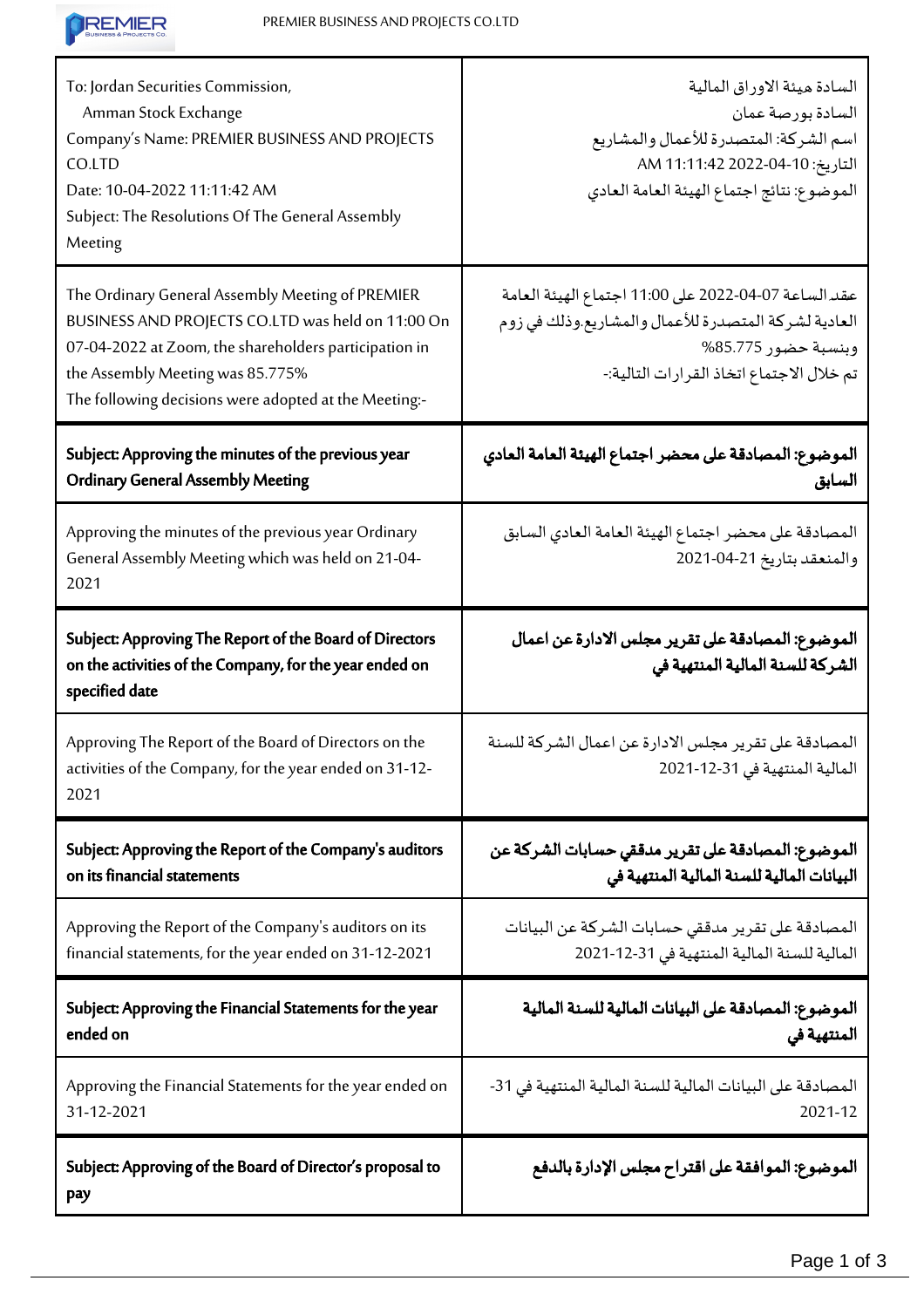| <b>REMER</b>                                                                                                                                                                        | PREMIER BUSINESS AND PROJECTS CO.LTD |                                                                                                                                                           |                                                                                                                                                                     |
|-------------------------------------------------------------------------------------------------------------------------------------------------------------------------------------|--------------------------------------|-----------------------------------------------------------------------------------------------------------------------------------------------------------|---------------------------------------------------------------------------------------------------------------------------------------------------------------------|
| Approving of the Board of Director's proposal to pay 10% as<br>cash dividends to the shareholders and distributing 0% as<br>bonus shares                                            |                                      | الموافقة على مقترح مجلس الادارة بشان توزيع أرباح على<br>المساهمين عبارة عن ارباح نقدية بنسية 10% من راس المال<br>وتوزيع اسهم مجانية بنسية %0 من راس المال |                                                                                                                                                                     |
| Subject: Discharging the board's members from their<br>liabilities in respect of the financial year ended                                                                           |                                      | الموضوع: ابراء ذمة أعضاء مجلس الادارة من المسؤولية عن<br>تصرفاتهم خلال السنة المنتهية في                                                                  |                                                                                                                                                                     |
| Discharging the board's members from their liabilities in<br>respect of the financial year ended 31-12-2021                                                                         |                                      | ابراء ذمة أعضاء مجلس الادارة من المسؤولية عن تصرفاتهم<br>خلال السنة المنتهية في 31-12-2021                                                                |                                                                                                                                                                     |
| Subject: Electing the following members (legal entity) and<br>(person) as Board of Directors                                                                                        |                                      | الموضوع: انتخاب أعضاء مجلس ادارة (شركة/شخص طبيعي)                                                                                                         |                                                                                                                                                                     |
| Electing the following as a Board of Directors:                                                                                                                                     |                                      | انتخاب اعضاء مجلس الإدارة للشركة من السادة التالية                                                                                                        |                                                                                                                                                                     |
| <b>Name</b>                                                                                                                                                                         | Nationality                          | الجنسية                                                                                                                                                   | اسماؤهم:-<br>الاسم                                                                                                                                                  |
| Basim Jameel Muasher                                                                                                                                                                | Jordanian                            | أردنى                                                                                                                                                     | باسم جميل المعشر                                                                                                                                                    |
| Mohammad Jafaar<br>Alshami                                                                                                                                                          | Jordanian                            | أردني                                                                                                                                                     | محمد جعفر الشامي                                                                                                                                                    |
| George Jack Khayyat                                                                                                                                                                 | Jordanian                            | أردنى                                                                                                                                                     | جورج جاك خياط                                                                                                                                                       |
| Fares Elias Muasher                                                                                                                                                                 | Jordanian                            | أردني                                                                                                                                                     | فارس الياس المعشر                                                                                                                                                   |
| Yousef Ahmad Qayseieh                                                                                                                                                               | Jordanian                            | أردني                                                                                                                                                     | يوسف احمد قيسية                                                                                                                                                     |
| Name of Company                                                                                                                                                                     | No of Seats                          | عدد المقاعد                                                                                                                                               | اسم الشركة                                                                                                                                                          |
| شركة سهيل جميل المعشر<br>واخوانه                                                                                                                                                    | 1                                    | 1                                                                                                                                                         | شركة سهيل جميل المعشر<br>و اخوانه                                                                                                                                   |
| شركة رجائي المعشر<br>واخوانه                                                                                                                                                        | 1                                    | 1                                                                                                                                                         | شركة رجائي المعشر<br>واخوانه                                                                                                                                        |
| شركة معشر للاستثمارات<br>والتجارة                                                                                                                                                   | 1                                    | 1                                                                                                                                                         | شركة معشر للاستثمارات<br>والتجارة                                                                                                                                   |
| صندوق التقاعد لاعضاء<br>نقابة المهندسين                                                                                                                                             | 1                                    | 1                                                                                                                                                         | صندوق التقاعد لاعضاء<br>نقابة المهندسين                                                                                                                             |
| Subject: Approving the appointment / reappointment of the<br>auditors for the financial year and authorizing the board of<br>directors to determine their fees                      |                                      | الموضوع: الموافقة على تعيين / إعادة تعيين مدققي الحسابات<br>للسنة المالية وتفويض مجلس الإدارة لتحديد أتعابهم                                              |                                                                                                                                                                     |
| Approving the appointment/reappointment of the auditors<br>Ernst & Young Jordan for the financial year 31-12-2022.And<br>authorizing the board of directors to determine their fees |                                      |                                                                                                                                                           | الموافقة على تعيين /او اعادة تعيين مدققي حسابات السادة<br>Ernst & Young Jordan لتدقيق حسابات الشركة للسنة المالية<br>31-12-2022 و تفويض مجلس الإدارة بتحديد اتعابهم |